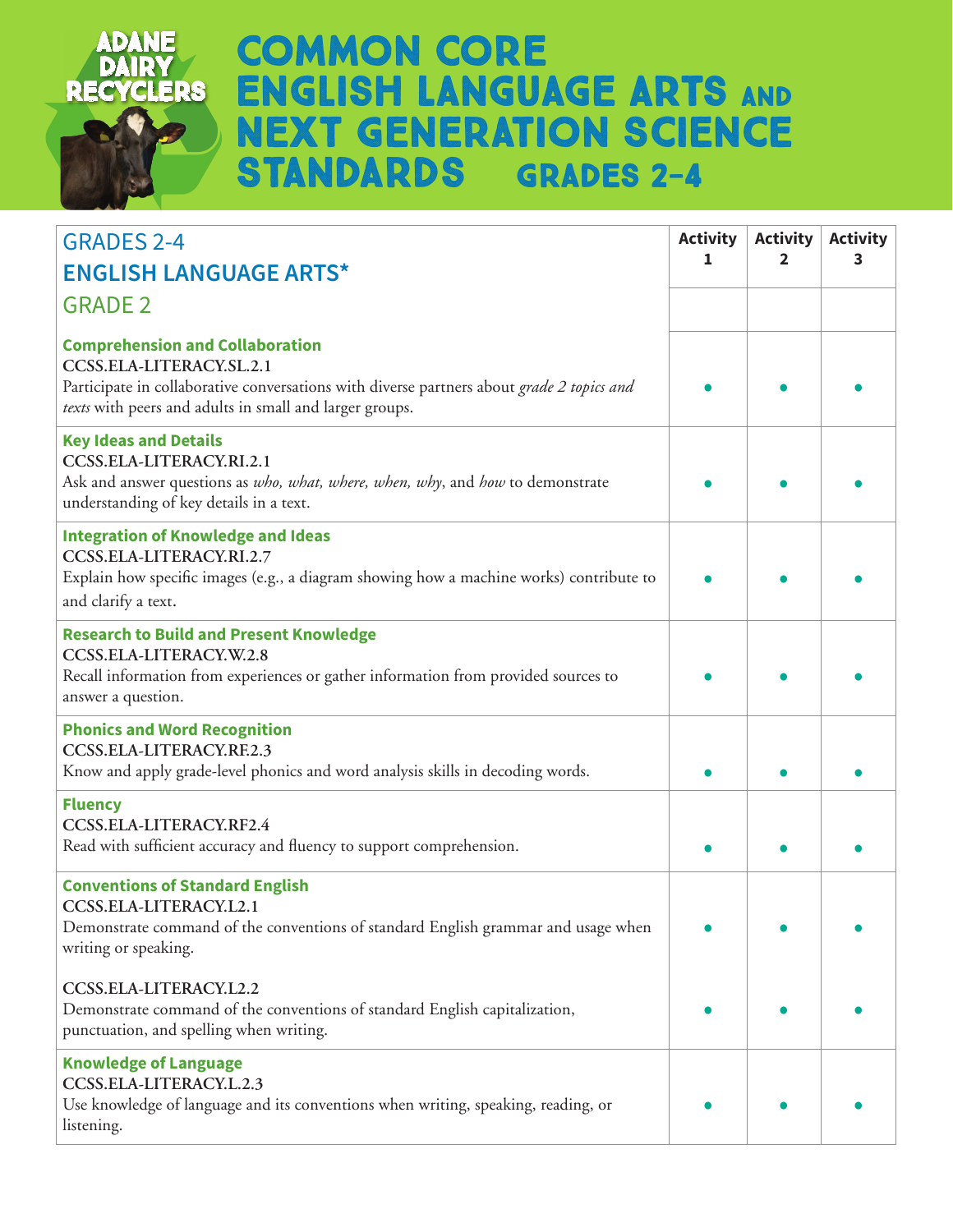| <b>GRADES 2-4</b><br><b>ENGLISH LANGUAGE ARTS*</b><br><b>GRADE 3</b>                                                                                                                                                                                                                           | <b>Activity</b><br>1 | <b>Activity</b><br>2 | <b>Activity</b><br>з |
|------------------------------------------------------------------------------------------------------------------------------------------------------------------------------------------------------------------------------------------------------------------------------------------------|----------------------|----------------------|----------------------|
| <b>Key Ideas and Details</b><br>CCSS.ELA-LITERACY.RI.3.1<br>Ask and answer questions to demonstrate understanding of a text, referring explicitly to<br>the text as the basis for the answers.                                                                                                 |                      |                      |                      |
| <b>Integration of Knowledge and Ideas</b><br>CCSS.ELA-LITERACY.RI.3.7<br>Use information gained from illustrations (e.g., maps, photographs) and the words in a<br>text to demonstrate understanding of the text (e.g., where, when, why, and how key events<br>occur).                        |                      |                      |                      |
| <b>Comprehension and Collaboration</b><br>CCSS.ELA-LITERACY.SL.3.1<br>Engage effectively in a range of collaborative discussions (one-on-one, in groups, and<br>teacher-led) with diverse partners on grade 3 topics and texts, building on others' ideas and<br>expressing their own clearly. |                      |                      |                      |
| <b>Text Types and Purposes</b><br>CCSS.ELA-LITERACY.W.3.2<br>Write informative/explanatory texts to examine a topic and convey ideas and information<br>clearly.                                                                                                                               |                      |                      |                      |
| <b>Research to Build and Present Knowledge</b><br>CCSS.ELA-LITERACY.W.3.8<br>Recall information from experiences or gather information from print and digital sources;<br>take brief notes on sources and sort evidence into provided categories.                                              |                      |                      |                      |
| <b>Conventions of Standard English</b><br>CCSS.ELA-LITERACY.L.3.1<br>Demonstrate command of the conventions of standard English grammar and usage when<br>writing or speaking.                                                                                                                 |                      |                      |                      |
| CCSS.ELA-LITERACY.L.3.2 Demonstrate command of the conventions of standard<br>English capitalization, punctuation, and spelling when writing.                                                                                                                                                  |                      |                      |                      |
| <b>Knowledge of Language</b><br>CCSS.ELA-LITERACY.L.3.3 Use knowledge of language and its conventions when<br>writing, speaking, reading, or listening.                                                                                                                                        |                      |                      |                      |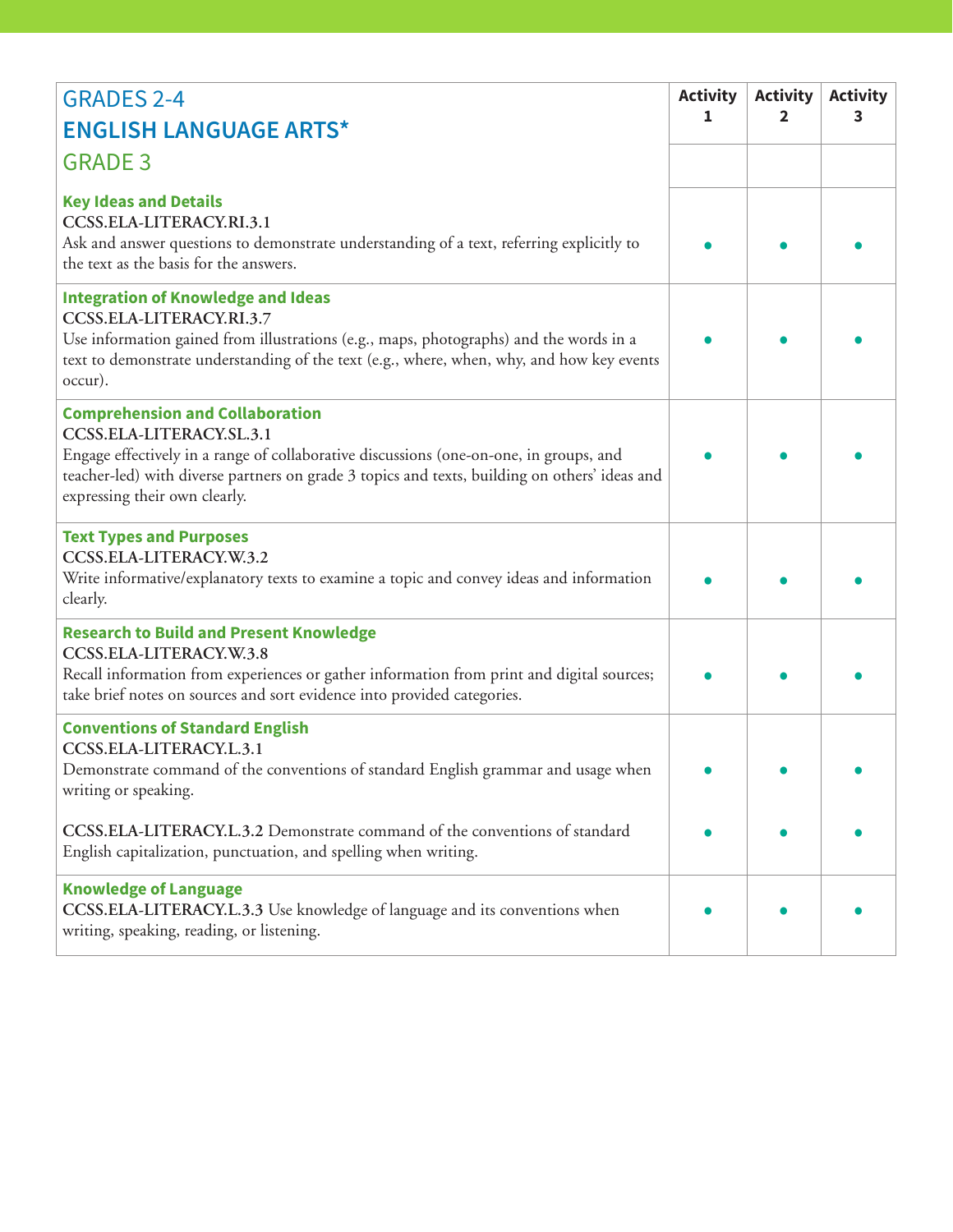| <b>GRADES 2-4</b>                                                                                                                                                                                                                                                                                                                                     | <b>Activity</b><br>1 | <b>Activity</b><br>$\mathbf{2}$ | <b>Activity</b><br>3 |
|-------------------------------------------------------------------------------------------------------------------------------------------------------------------------------------------------------------------------------------------------------------------------------------------------------------------------------------------------------|----------------------|---------------------------------|----------------------|
| <b>ENGLISH LANGUAGE ARTS*</b>                                                                                                                                                                                                                                                                                                                         |                      |                                 |                      |
| <b>GRADE 4</b>                                                                                                                                                                                                                                                                                                                                        |                      |                                 |                      |
| <b>Key Ideas and Details</b><br>CCSS.ELA-LITERACY.RI.4.1<br>Refer to details and examples in a text when explaining what the text says explicitly and<br>when drawing inferences from the text.                                                                                                                                                       |                      |                                 |                      |
| <b>Integration of Knowledge and Ideas</b><br>CCSS.ELA-LITERACY.RI.4.7<br>Interpret information presented visually, orally, or quantitatively (e.g., in charts, graphs,<br>diagrams, time lines, animations, or interactive elements on Web pages) and explain how<br>the information contributes to an understanding of the text in which it appears. |                      |                                 |                      |
| <b>Comprehension and Collaboration</b><br>CCSS.ELA-LITERACY.SL.4.1<br>Engage effectively in a range of collaborative discussions (one-on-one, in groups, and<br>teacher-led) with diverse partners on grade 4 topics and texts, building on others' ideas and<br>expressing their own clearly.                                                        |                      |                                 |                      |
| <b>Text Types and Purposes</b><br>CCSS.ELA-LITERACY.W.4.2<br>Write informative/explanatory texts to examine a topic and convey ideas and information<br>clearly.                                                                                                                                                                                      |                      |                                 |                      |
| <b>Research to Build and Present Knowledge</b><br>CCSS.ELA-LITERACY.W.4.8<br>Recall relevant information from experiences or gather relevant information from print<br>and digital sources; take notes and categorize information, and provide a list of sources.                                                                                     |                      |                                 |                      |
| <b>Conventions of Standard English</b><br>CCSS.ELA-LITERACY.L.4.1<br>Demonstrate command of the conventions of standard English grammar and usage when<br>writing or speaking.                                                                                                                                                                        |                      |                                 |                      |
| CCSS.ELA-LITERACY.L.4.2<br>Demonstrate command of the conventions of standard English capitalization,<br>punctuation, and spelling when writing.                                                                                                                                                                                                      |                      |                                 |                      |
| <b>Knowledge of Language</b><br>CCSS.ELA-LITERACY.L.4.3<br>Use knowledge of language and its conventions when writing, speaking, reading,<br>or listening.                                                                                                                                                                                            |                      |                                 |                      |